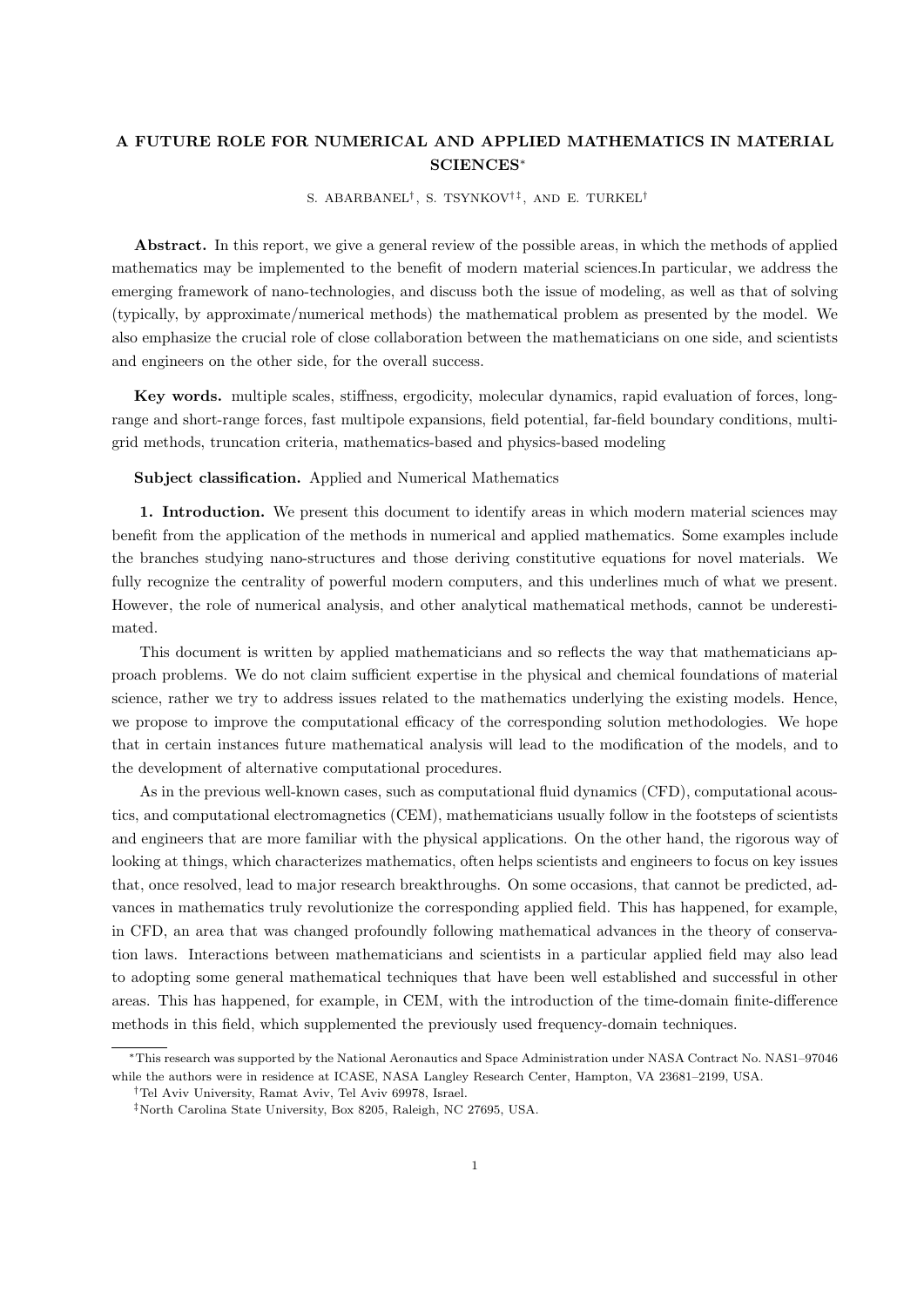The present document has its roots in informal interactions between applied mathematicians and material scientists and engineers at ICASE and NASA LaRC. Those interactions, which are still ongoing, include seminars as well as less formal discussions. It is our hope therefore that this paper will lead to a blueprint of a multi-year joint research effort at ICASE and NASA Langley Research Center. This effort should include residence at ICASE of a group of researchers composed of both numerical/applied mathematicians and theoretical material scientists working in close collaboration. We clearly realize the importance of incorporating input from, and providing feedback to, the experimentalists at NASA Langley, and possibly other laboratories.

Even though at the current stage it is difficult to predict what areas of material science may benefit most from such a collaborative effort, we will try to delineate those areas that have two characteristics:

- They are, in our opinion, promising from the scientific point of view.
- They are particularly suitable and appropriate for the NASA LaRC material science environment.

2. Resolving the issues related to multiple temporal and spatial scales. It is known that the existence of multiple, often highly disparate, time scales is a typical situation for complex multi-atom and multi-molecule models. Different scales usually originate from different mechanisms of interaction between the particles, and are determined by different types of strain put on the bonds between the particles within a given ensemble. Stretching typically results in the fastest oscillation, which is followed by bend, torsion, and finally motion of non-bonded particles. The performance of a standard explicit numerical integration routine when applied to the system of ordinary differential equations (ODEs) that represents the Newton's second law and governs the motion of the particles, will be limited by the rate of fastest oscillations. This leads to very small time steps to avoid numerical instabilities. Small time steps, in turn, imply expensive computational effort and severely limit the overall model time for which the system may be integrated even on the most advanced modern computer systems during a reasonable (days, weeks, more rarely months) wallclock time. In typical molecular dynamics (MD) simulations, the aforementioned model time is on the order of nanoseconds, whereas substantially longer time intervals are often required to make practical predictions.

This problem has been known for a while and recognized in the literature. In mathematical terms, the property of having highly disparate time scales, with the fastest one determining the performance of the solver, is known as stiffness. It can be conveniently characterized by the condition number of the matrix of the corresponding system of ODEs. For stiff systems the condition number, which is the ratio of the largest to the smallest eigenvalue, is large. Eigenvalues characterize the rates, or speeds, of the corresponding processes.

Most of the approaches that have been tried, to date, to alleviate the effect of stiffness on the computational performance in MD simulations for nano-materials have a physical origin. These approaches are equivalent to analyzing different physical mechanisms and the corresponding time scales. This leads to a subsequent decision to use an approximate, rather than a completely accurate, representation of a particular mechanism or several mechanisms that are most hampering the performance. For example, the fastest oscillation can be "frozen". Some of these approaches can be reformulated in mathematical terms, in which case they reduce to techniques developed in the framework of the numerical analysis of ODEs, which has its own extensive history of dealing with the issue of stiffness. However, many other methods for stiff systems available in numerical analysis of ODEs do not relate directly to the physical origins of the problem, but are built primarily to take into account the expected properties of the solution rather than its driving mechanisms.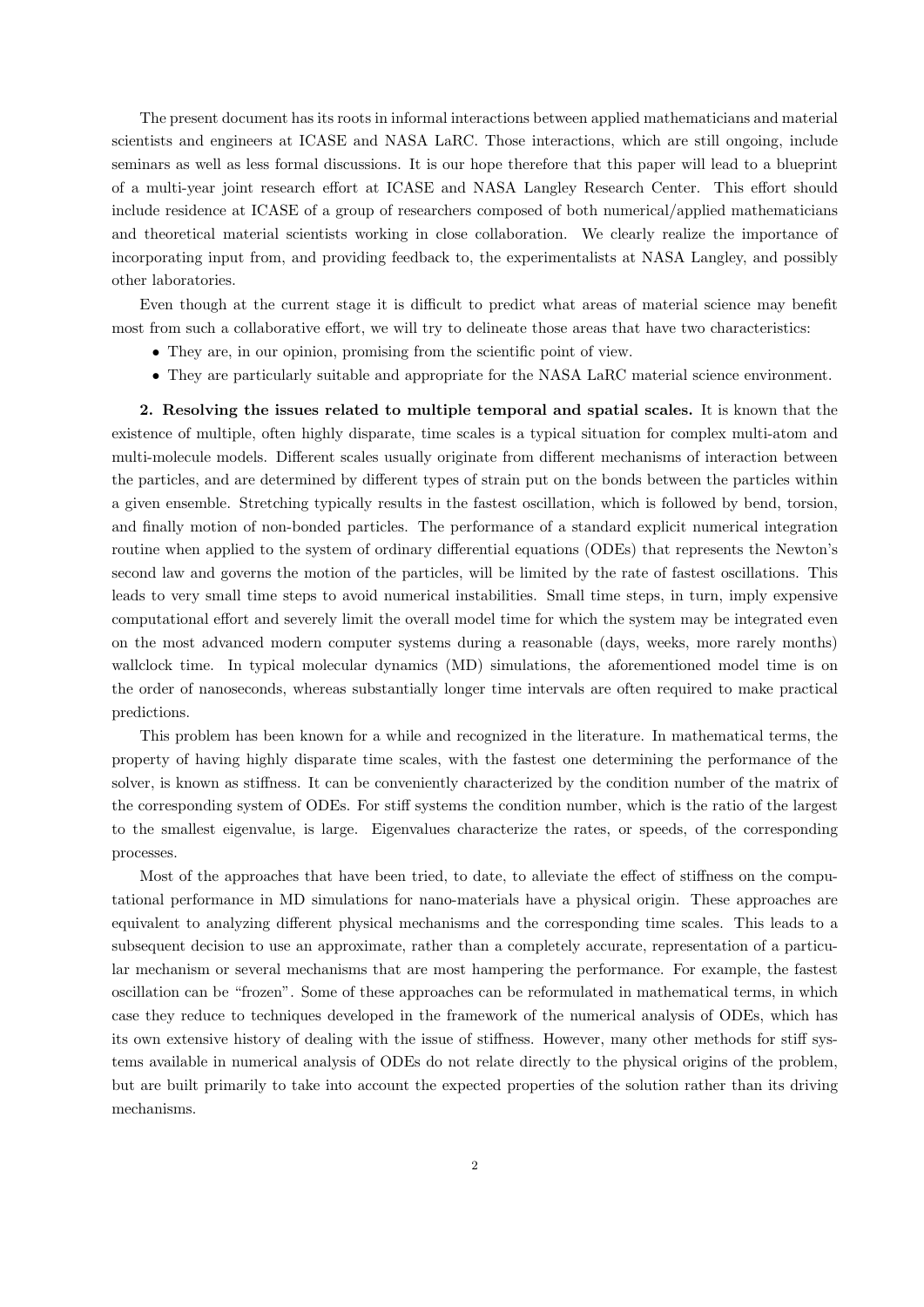In our view, it will be extremely beneficial if the problem of stiffness in MD simulations is addressed by a multidisciplinary team of physicists/chemists/material scientists on one hand, and numerical analysts/applied mathematicians on the other hand. We hope that this collaboration will fuse the hints provided by the physics with the mathematical imperatives to create optimal approaches to the issues of stiffness in MD simulations.

In the spatial domain, the nano-structure is typically a part of a much larger media. Besides the properties of the nano-structure one desires to know its impact on the larger structure and conversely, the impact of the media (surrounding matrix) on the nano-structures. These structures do not behave the same way in isolation or when embedded in a larger media. Furthermore, the nano-structures are frequently combined to form larger structures. However, any analysis of such interactions requires one to investigate many orders of magnitude in scale between the nano-structure and the macro-structure in which it appears. In the last few years several mathematical tools based on multigrid, multi-resolution, and wavelets have appeared that allow one to combine phenomena on different space scales. In addition, let us note that the issue of disparate spatial scales may also arise in the context of far-field boundary conditions, see Section 5.

3. Dealing with the problem of non-ergodicity. Many systems of molecules, such as glassy materials, meta-stable states, and nearly harmonic solids, are not ergodic. Since the computation of time average quantities is a lot less expensive than the evaluation of ensemble averages, most MD calculations are performed on a single system and extract the required average quantity (say, density) by performing temporal averaging. The ergodic hypothesis is then invoked to justify the result as being the correct one. The fact that many systems are in fact non-ergodic means that the time-average quantities computed via the usual MD simulations are incorrect. It may well behoove us to study carefully, and quantitatively, the effects of non-ergodicity.

Is it possible to define quantitatively (at least for a given system) the extent of deviation from ergodicity? Can this deviation be correlated, again quantitatively, with the error resulting from using time-averaging?

We feel that this issue would be a worth-while topic of basic research that can be tackled best by a cross-discipline group as envisioned in this document.

4. Dealing with long-range forces in molecular dynamics. One can describe molecular dynamics simulations as a way to numerically integrate a large collection of ordinary differential equations (ODEs) that represent the law of motion (Newton's second law) for all the particles that comprise the system under study. The source terms for these ODEs are forces acting on the particles. These forces typically originate from interactions between the particles. For a system of  $N$  particles such that every particle interacts with all others, a direct evaluation of forces will require computing  $\mathcal{O}(N^2)$  interactions that are determined by the properties of individual particles (e.g., electric charges) and by dynamically changing distances between them. Clearly, the required computational effort per force evaluation will scale quadratically with the number of particles in the system. And because the evaluation of forces is needed on every time step of the numerical ODE solver, the corresponding computational algorithm will quickly become unacceptably expensive with the increase of N.

Depending on the type of interaction (i.e., its physical nature), the forces acting between particles can be classified as either long-range or short-range. For the former, any meaningfully defined characteristic length of interaction will be comparable to the size of the domain of interest, whereas for the latter it will be much smaller than the domain size. We postpone the discussion on short-range forces till Section 7. Here we focus on the long-range forces, which are typically of Coulomb nature in the context of molecular dynamics. From the standpoint of numerical simulation of the motion of the particles, the key property of these forces is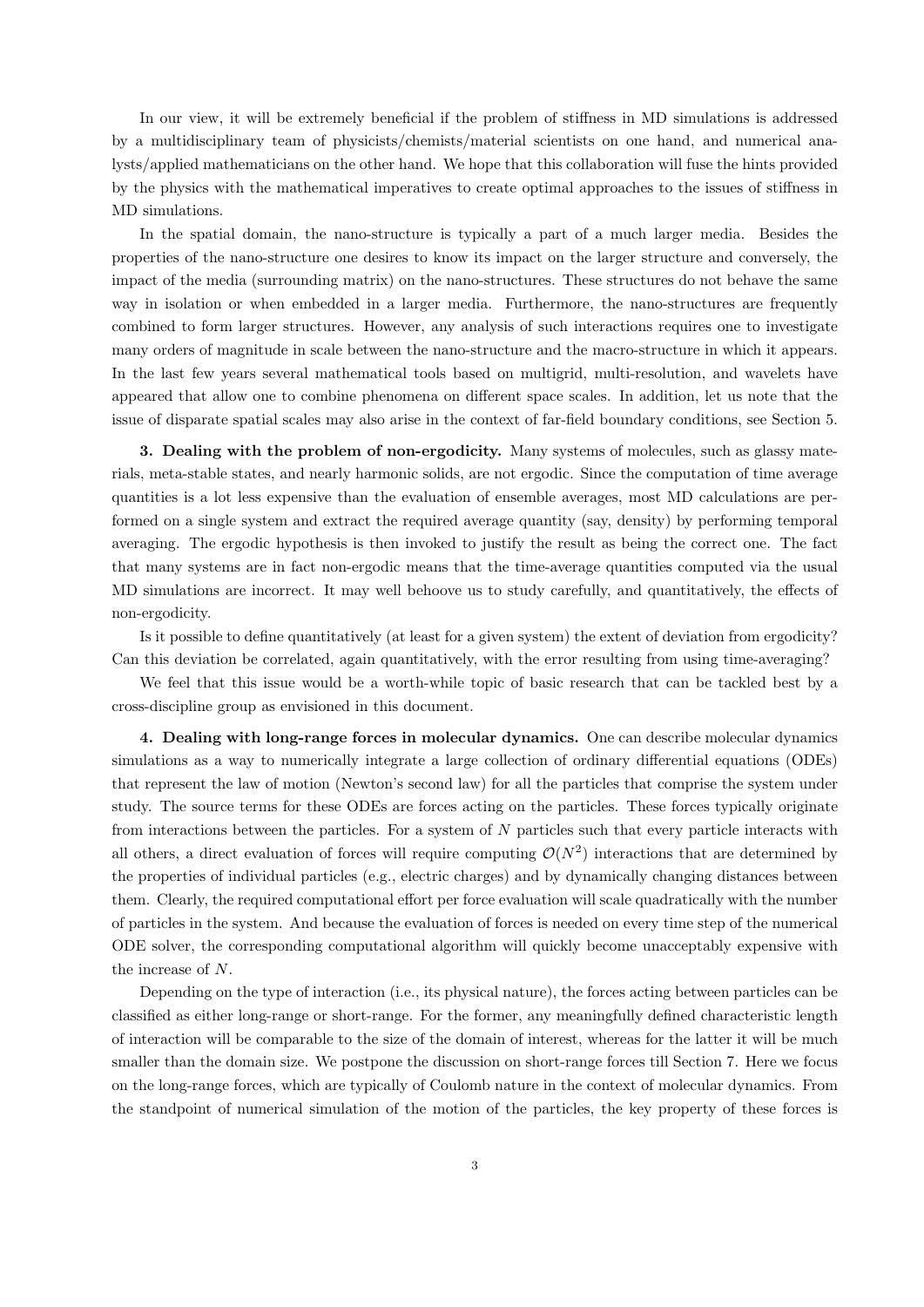that they cannot be disregarded even at large distances and therefore, the  $\mathcal{O}(N^2)$  computational complexity associated with the direct evaluation of long-range forces on every time step becomes a major bottleneck of the numerical algorithm.

In recent years, an efficient algorithm has been proposed for calculating forces between interacting particles at an  $\mathcal{O}(N \log N)$  effort rather than  $\mathcal{O}(N^2)$  expense. These algorithm employs special hierarchical summation rules based on fast multipole expansions for Coulomb-type potentials. This algorithm, however, has not yet gained a solid ground in molecular dynamics simulations, especially as they apply to studying the nano-structures. On the other hand, we expect that full-fledged implementations of fast multipole summation rules in molecular dynamics codes, even though it will undoubtedly be a rather involved task, may provide a true breakthrough from the standpoint of reducing the execution times; and as such we believe it is certainly worth the effort. Moreover, no matter how far away from one another the following two groups of methods may seem to be, the mathematics behind the fast multipole algorithms is, in fact, very close to another class of efficient numerical techniques known as multigrid. Multigrid methods provide  $\mathcal{O}(N \log N)$  computational procedures for solving partial differential equations on the grid. It is our belief that the similarities between the two groups of methods are worth exploring thoroughly, since in the context of molecular dynamics these methods may efficiently complement one another. Indeed, an alternative, and sometimes preferable, way to evaluate the forces acting on the particles is to first solve the differential equation for the field potential, which clearly calls for the application of a multigrid technique.

The ideas resembling one specific building block of fast multipole schemes have already been adopted in many molecular dynamics algorithms, although apparently without direct relation to, and completely outside of, the fast summation rules content. We refer to the idea of clustering, i.e. treating groups of particles as one "super-particle" for the purpose of evaluating forces, etc., far away from it. As has already been mentioned, fast multipole methods use hierarchical systems of such clusters, which allows them to use efficient  $\mathcal{O}(N \log N)$  summation rules for the evaluation of the forces. The partitioning of particles into groups, sub-groups, etc., in fast multipole methods is done formally, based on pure mathematical reasoning. In contradistinction to this, the clustering that is currently in use in molecular dynamics simulations is based primarily on physical arguments. However, it does not create hierarchical systems of clusters and so does not obtain the full benefit of the fast summation. As such, we believe that the connections between the two approaches to clustering are worth careful exploration. This has the potential payoff of being able to obtain on one hand more physics-friendly fast summation schemes and on the other hand, simple improvements to the existing clustering techniques in molecular dynamics codes by using more mathematical insight.

5. Studying the role of boundary conditions. Numerical simulations in material sciences that involve nano-scales typically employ periodic boundary conditions at the outer boundaries. Perhaps the most common computational setup that is introduced primarily for reasons of convenience include a particular nano-structure or interest surrounded by a region filled with polymer molecules (the so-called matrix). To obtain a finite-dimensional computer model, the system of equations solved inside this region should be closed, which is done using the periodic boundary conditions. In the molecular dynamics perspective, these boundary conditions mean that the particles that leave the domain on one of its sides immediately re-enter it on the opposite side. A key advantage of this approach is its simplicity and self-sufficiency. Often, this is the only straightforward way to set the external boundary conditions. However, besides limiting the admissible domain shapes to parallelepipeds and their equivalents of some kind (otherwise, periodic boundary conditions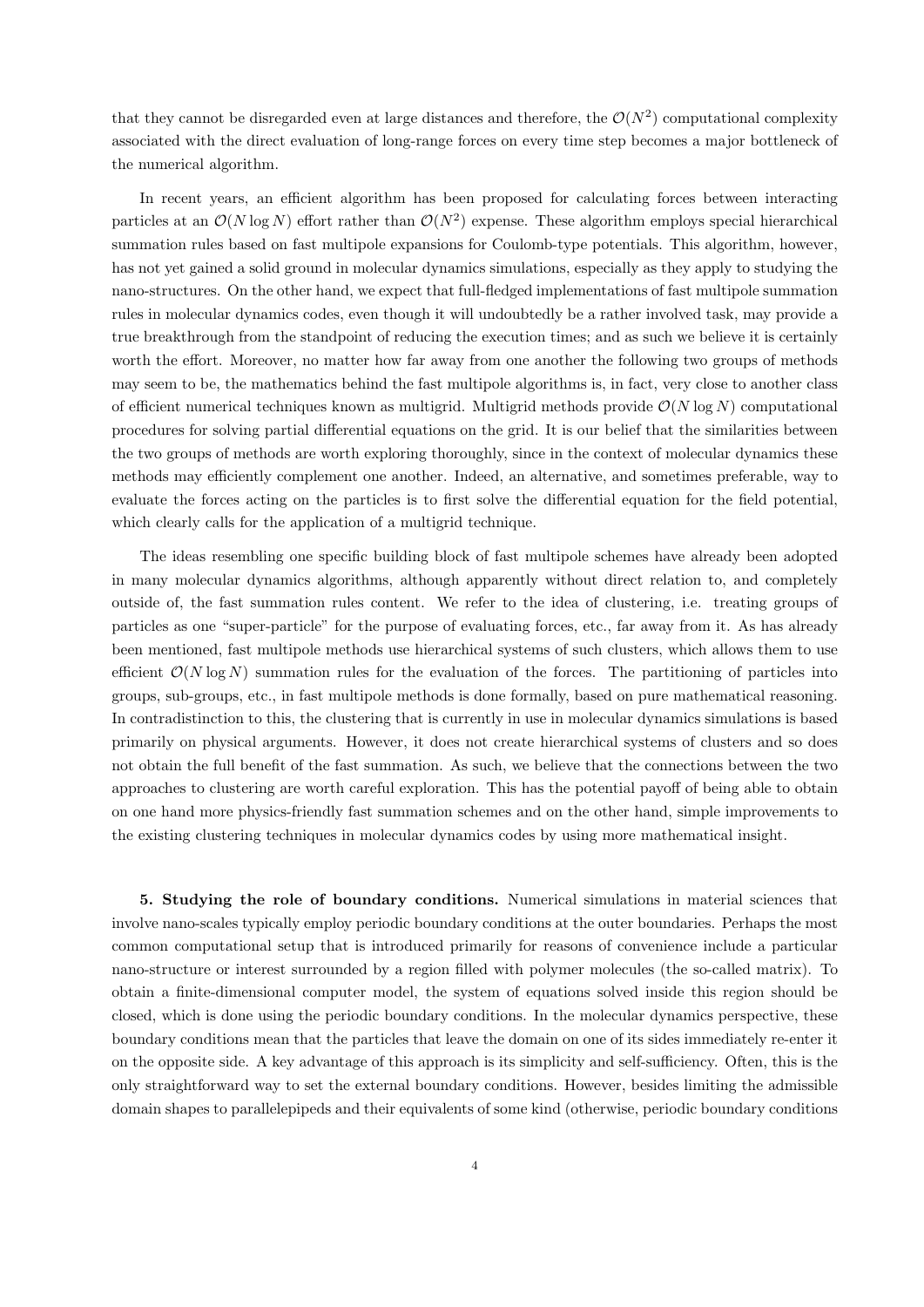cannot be imposed<sup>1</sup>), setting the periodic boundary conditions at the outer boundary often raises concerns of a more fundamental nature.

The foremost concern is the influence of the treatment of the outer boundary on the results of the simulation inside the computational domain. Adopting the conventional terminology of "near field" (the nano-structure of interest and the matrix in its immediate vicinity) and "far field" (the matrix away from the nano-structure), we can formulate the question of how the mathematical model and numerical algorithm used in the far field, including the boundary conditions at the external "artificial" boundary, affect the computed solution in the near field. A related question, which is perhaps as important, is how the numerical treatment of the far field affects the overall computational efficacy of the algorithm.

As shown by different authors (including the authors of the current manuscript) both theoretically and computationally, the proper treatment of artificial boundaries may have a profound impact on the overall accuracy and performance of numerical algorithms, as well as interpretation of the results, in many areas of scientific computing. It will therefore be natural to expect that molecular dynamics simulations as they pertain to studying the nano-structures are not exceptional. Consequently, the role and influence of the far-field boundary conditions have to be thoroughly investigated in this framework.

As a first stage of this investigation, we propose to carefully study the performance of the periodic boundary conditions, i.e., the current methodology of choice. For a given physical setup, numerical simulation with periodic boundary conditions will have to be run repeatedly for different locations of the far-field artificial boundary (from more remote to closer to the core of the computational domain). Subsequently, the computed solutions in the near field will have to be compared and their accuracy assessed for their dependency on the proximity of the outer boundary. Finally, one will have to decide how far away in the far field the artificial boundary needs to be placed so that the computed solution in the near field is essentially independent of the far field boundary. This will determine how expensive the numerical simulation will be. We expect that the proposed series of computational experiments will be rather demanding in computer time and memory. It will be crucial to combine the study of the boundary conditions with at least some of the possible techniques aimed at improving the overall numerical efficiency, see Sections 2, 4, and 7 of the current manuscript.

The next stage will be the mathematical and experimental testing of various types of far-field artificial boundary conditions. Again, a universal conclusion reached in the literature is that the accuracy and overall performance of such numerical techniques are determined primarily by whether or not the boundary conditions are capturing well the effects and solution properties in the truncated part of the original domain. Our experience in building and implementing special classes of highly-accurate local and nonlocal artificial boundary conditions for fluid flows and wave propagation (acoustics and electromagnetics) firmly corroborates this conclusion. In the framework of molecular dynamics as it applies to the simulation of nano-structures, we propose to look into the possibilities of constructing the artificial boundary conditions based on both kinetic (i.e., particle) and macroscopic (i.e., continuous medium) models employed in the far field. This is an extensive and far-reaching goal. In addition, if the approach to evaluating the forces based on first solving a differential equation for the potential of the force field (see Section 4), is adopted then the differential equation (e.g., the Poisson equation) will also need to be supplemented by artificial boundary conditions. Constructing highly-accurate artificial boundary conditions for the Poisson equation is a fairly well understood issue. These boundary conditions are known to perform particularly well when combined with a multigrid-based solver in the interior.

<sup>&</sup>lt;sup>1</sup>Consider, e.g., the surface of a cylinder — periodic boundary conditions obviously cannot be applied in the radial direction.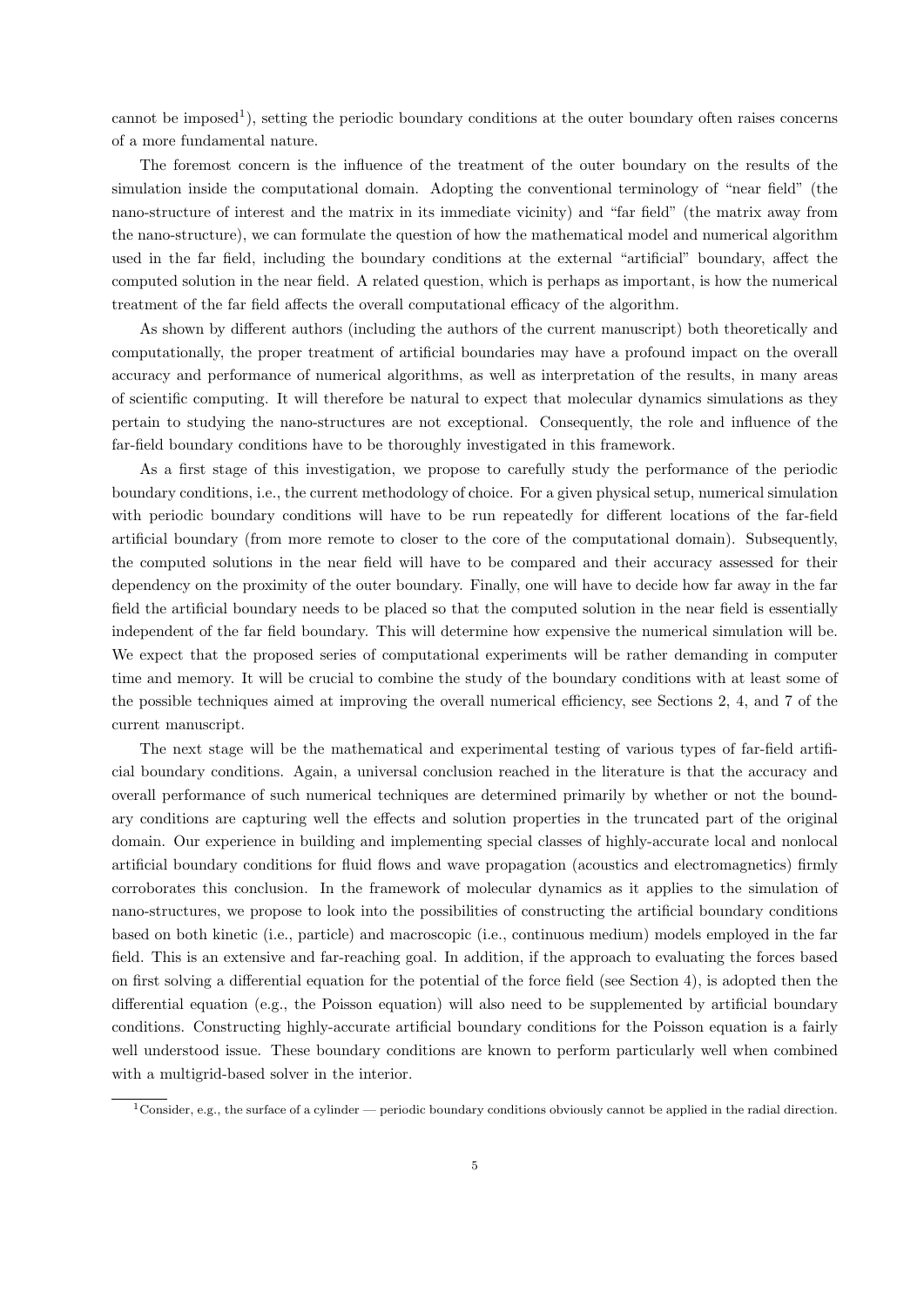The methods for constructing the artificial boundary conditions vary from the more traditional and simple ones, such as those based on asymptotic approximations and reduced-dimension models in the vicinity of the artificial boundary, to more advanced techniques that require larger effort to implement but promise larger payoffs as well, such as the method of difference potentials. Other techniques include boundary integral equations coupled with the application of the fast summation rules in the spirit of those mentioned in Section 4. In the case of a macroscopic far-field model, the issues related to the transition from the kinetic description to the continuous medium (the so-called meso-scales) will also have to be identified and addressed to the appropriate level of detail (see the concluding paragraph of Section 2). This, of course, will be a separate task. Altogether, based on our previous experience, we expect that the benefits from the advanced treatment of outer boundaries will far outweigh the additional effort required for the development and testing of the corresponding algorithms.

6. Modeling. Usually, by modeling one means the simplified mathematical description of a rather complex physical or engineering system. Prime examples are, e.g.,

- The analysis of flutter of a wing with hanging engines is replaced by that of a system of lumped masses and a simple beam.
- The reduction of the full Navier-Stokes equations to the boundary-layer equations by means of neglecting the streamwise viscous terms, with the far field described by the Euler equations.
- The reduction of the description of an intense explosion to a set of self-similar solutions, achieved by simplifying the shock jump conditions to their asymptotic values.

In the first example, the modeling process is basically physical, i.e., physical, or rather engineering, considerations change the description of a complex structure to a simple one, albeit one that retains important characteristics of the original problem. In the other two instances (boundary layers and strong spherical shock waves) the mathematical description of the original system is known (i.e., via a set of non-linear partial differential equations and the accompanying initial and/or boundary conditions). The modeling in this case is done by simplifying the mathematics, usually through educated guesses or assumptions concerning the relative order of magnitudes of different terms in the equations, or in the boundary conditions. Thus the assumption that the second derivative of the velocity in the direction normal to the solid surface is much larger that that in the direction tangent to the surface leads one from the Navier-Stokes equation to the boundary-layer equations. These, in turn, in the steady-state admit self-similar solutions for certain geometries — something not possible with the original Navier-Stokes equations.

In the case of un-modeled problems, i.e., mathematical descriptions which were rigorously derived from the appropriate "laws of nature" (e.g., Newton's laws when the physical scales are not too small and the speeds not too high), one usually does not have to worry about the mathematical validity of the system — it will be well-posed, and the solutions unique.<sup>2</sup> On the other hand, for the aforementioned two types of modeled systems the mathematical validity cannot be taken for granted. It is the task of the applied mathematician to ensure that the model retains the essential mathematical, as well as physical, features of the original system.

Since most problems in material sciences are quite complex, resorting to modeling is natural and appropriate. The initial stage of the modeling is probably best done by the material scientist who understands the physics and chemistry involved. (Although even at that stage it might be efficacious to involve an applied mathematician with a proper background. He may help resolve such issues as, for example, what is the

<sup>&</sup>lt;sup>2</sup>In most cases, apparent non-uniqueness of such systems is due either to neglecting the second law of thermodynamics, or to the multiplicity of "steady states," which is removed when the initial conditions are taken into account.